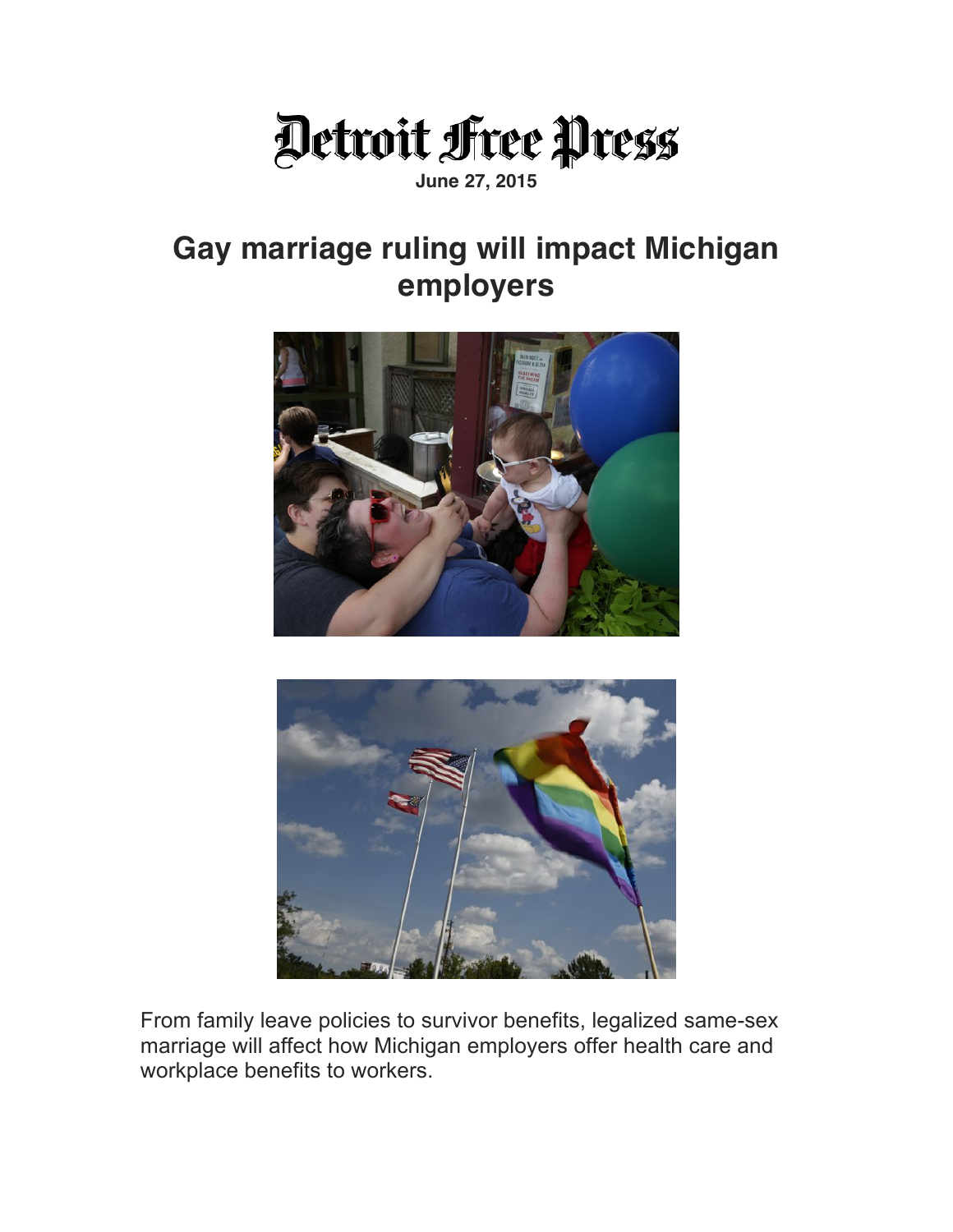Yet the full financial and legal ramifications of Friday's U.S. Supreme Court decision on businesses are not yet known.

Experts say that resolving all the new questions could take months or years. It may even require another trip or two to the nation's highest court.

"You are going to have organizations scrambling to adopt policies and put benefit packages together," said employment law attorney Ron Sollish of Maddin, Hauser, Roth and Heller in Southfield. "Some of these things don't even exist yet."

Sollish's firm is researching how same-sex marriages will change workplace policies on matters such as family leave rights, dependent coverage under health care plans and survivor benefits under retirement plans.

The ruling on Friday does mean that Michigan businesses with regular health insurance plans must start extending coverage to same-sex spouses, according to Rebecca McLaughlan, a vice president at the Marsh McLennan, an insurance broker and consulting firm with an office in Troy.

These health care benefits will no longer be subject to either federal or state income taxes. (Benefits have been exempt from federal income tax since a 2013 U.S. Supreme Court case.) But not all questions are settled.

Professor Julian Davis Mortenson of the University of Michigan Law School said that under federal law, it is still a matter of dispute whether companies can legally discriminate based on a person's sexual orientation.

"There will continue to be lots of uncertainty around whether or not discrimination on the basis of sexual orientation is permissible," he said.

That "question mark" will likely remain until either Congress passes a law that protects sexual orientation from discrimination, or the Supreme Court rules on the matter in a future case.